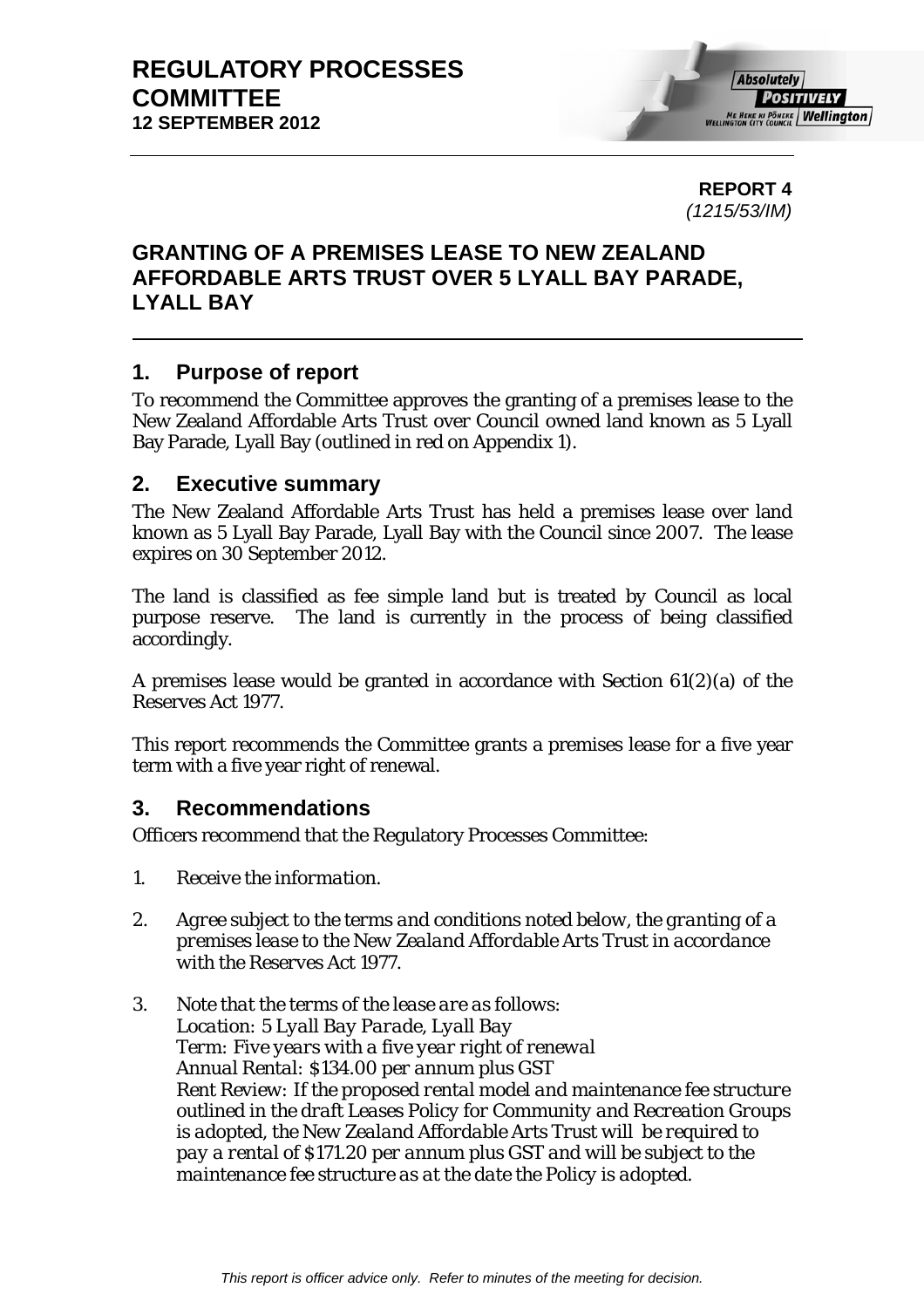- *4. Note that any approval to grant the lease is conditional on:* 
	- *(i) appropriate consultation with Iwi being completed;*
	- *(ii) the lease being publicly notified in accordance with section 119 and 120 of the Reserves Act 1977;*
	- *(iii) there being no sustained objections resulting from the abovementioned consultation or notification; and*
	- *(iv) the legal and advertising costs associated with preparing the lease is met by the Lessee.*
- *5. Agree that Council officers will finalise and negotiate the lease details.*

## **4. Background**

The New Zealand Affordable Arts Trust (Trust) has held a lease over the land and building known as 5 Lyall Bay Parade, Lyall Bay (outlined in red on Appendix 1) since 2007.

The Trust was formed in 2004 with its objective being to facilitate, promote, educate and foster support for new, emerging and established New Zealand artists. The Trust's main operation is the annual New Zealand Art Show held in Wellington since 2004. The Trust also provides advice to thousands of artists and provides major awards and scholarships (for example, a \$15,000 artist in residence grant, a \$5,000 signature piece art award, a wine label design award and awards to emerging artists from Massey School of Fine Arts, Elam School of Fine Arts, Canterbury University and Otago Polytechnic.

The Trust is a registered charitable trust and is governed by eight trustees and two full time staff who manage and administer the Trust's activities.

Originally the building was used by the Trust to run a gallery promoting local artists by providing a space to showcase their artwork. A part of the building was also used as office space for the Trust.

In 2009 when the Maranui Surf Life Saving Club Incorporated (Maranui) had a fire, the Trust made its building available to the surf club so that it could store its salvaged items and run the nippers programme. At this time the Trust was offered free office space in the city. The Trust has been using the city site as its office since then and the leased building has been used as an artist run open studio/gallery space for local artists who are overseen by the Trust.

Moving forward, the Trust intends making the building available as an exhibition space for artists in the early stages of their careers. The Trust will take a modest commission of 15% from artists who sell their art works from the gallery to cover exhibition costs.

The Trust is also planning to move their office out of the city and move back into the building.

The Trust has plans to undertake works to the interior of the building at its cost in order to make it an attractive, usable space for the Trust's purposes.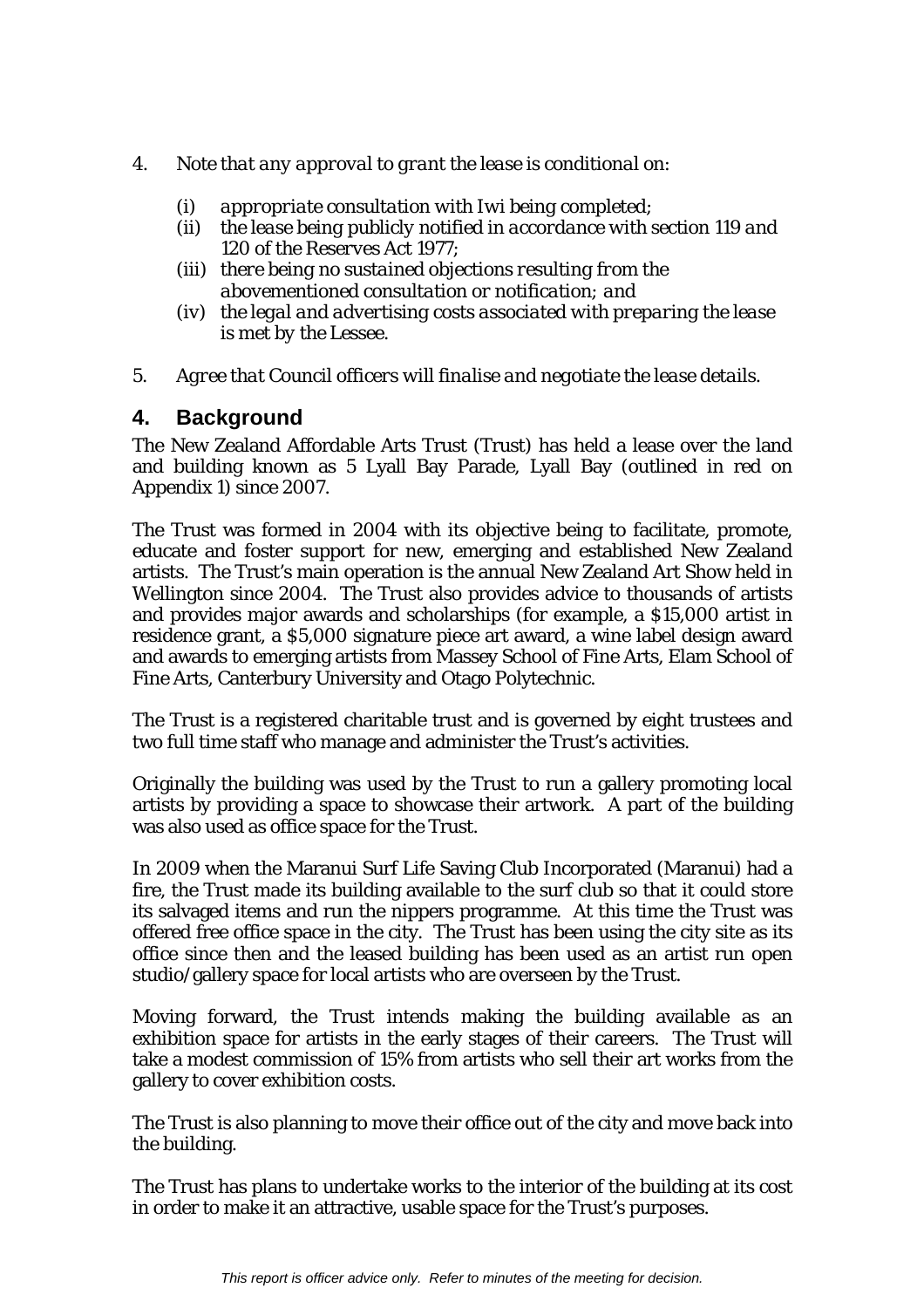The land is classified as fee simple but is treated by Council as local purpose reserve and managed under the South Coast Management Plan and the Reserves Act 1977 (Reserves Act). The land is currently in the process of being classified as local purpose reserve.

The leased area is 107m² and is legally described as Part Lot 3, Deposited Plan 2456 and is contained in Computer Freehold Register WN428/268.

# **5. Considerations when assessing a new lease**

### *5.1 Leases Policy for Community and Recreation Groups*

An application for a lease is made under the Council's Leases Policy for Community and Recreation Groups (Leases Policy) and is subject to assessment under its criteria.

Appendix one of the Leases Policy requires officers to assess new lease applications against the following criteria:

- **strategic fit;**
- activity sustainability;
- optimal use of resources;
- environmental impact;
- a demonstrated need from the community; and
- the need for a lease.

An assessment of the Trust and how it fits within these criteria is outlined in section 6.

The granting of a lease to the Trust is consistent with the provisions of the Council's Leases Policy.

#### *5.2 Legislation*

The land at 5 Lyall Bay Parade, Lyall Bay is classified as fee simple but is treated by Council as local purpose reserve and managed in accordance with the South Coast Management Plan and the Reserves Act.

A lease is appropriate as the Trust has exclusive use of the land.

Sections 119 and 120 of the Reserves Act set out the requirement for public notification of any lease on reserve land. The granting of the lease is subject to there being no sustained objections from any party.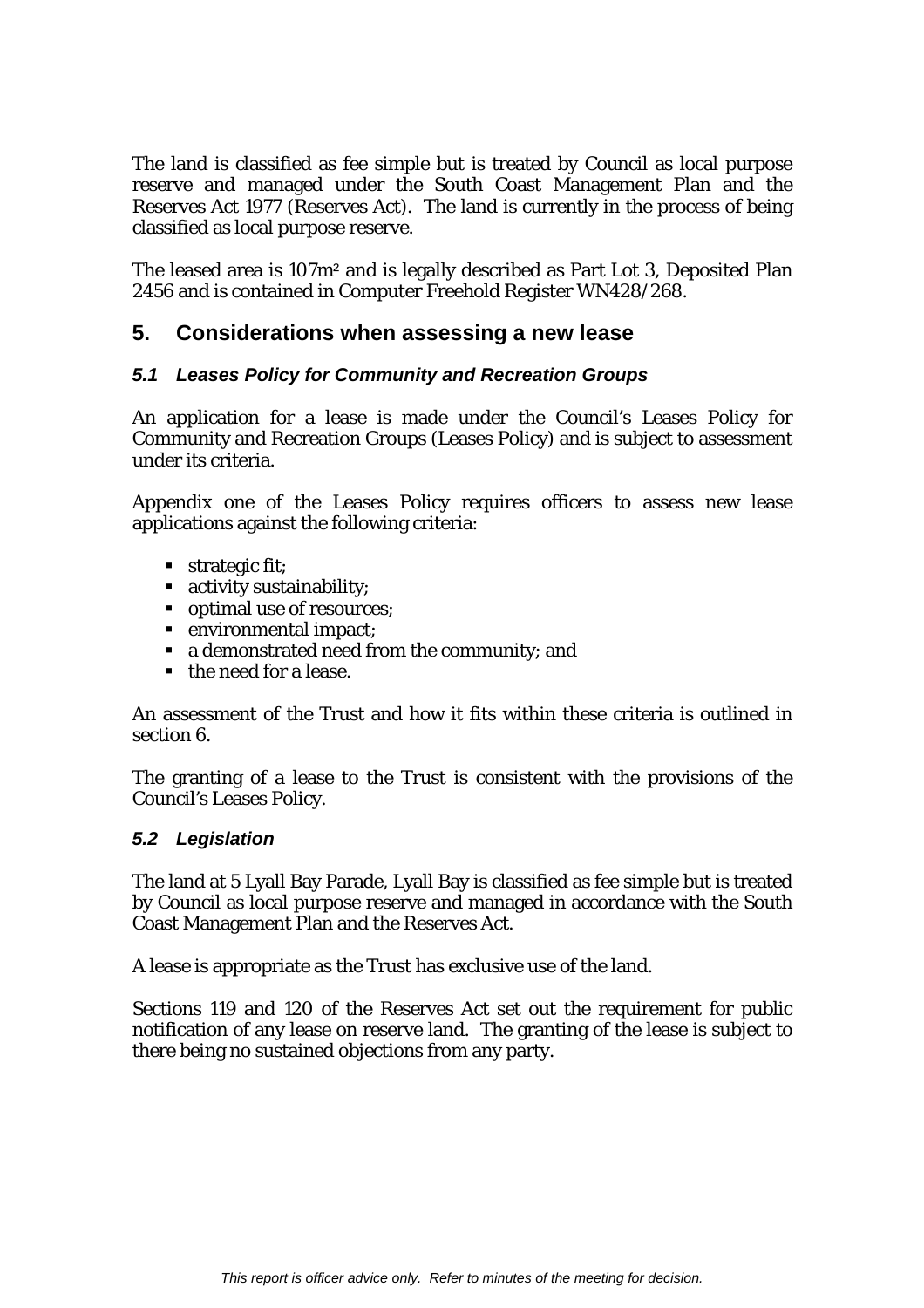# **6. Discussion**

### *6.1 Assessment*

The proposed lease for the Trust has been assessed against the criteria set out in the Leases Policy. Please see a summary of this assessment below:

| <b>Criteria</b>                                                                  |                                | <b>Assessment</b>                                                                                                                                                                                                                                                                                                                                                                                                         |
|----------------------------------------------------------------------------------|--------------------------------|---------------------------------------------------------------------------------------------------------------------------------------------------------------------------------------------------------------------------------------------------------------------------------------------------------------------------------------------------------------------------------------------------------------------------|
| <b>Strategic Fit</b>                                                             | <b>Social &amp; Recreation</b> | The Trust's activities are consistent                                                                                                                                                                                                                                                                                                                                                                                     |
|                                                                                  | <b>Strategy</b>                | with other permitted activities on local                                                                                                                                                                                                                                                                                                                                                                                  |
|                                                                                  |                                | purpose reserve land and satisfy the                                                                                                                                                                                                                                                                                                                                                                                      |
|                                                                                  |                                | criteria of recreational/community use.                                                                                                                                                                                                                                                                                                                                                                                   |
| <b>Activity</b><br><b>Sustainability</b>                                         | Membership                     | The Trust has held a lease over the land<br>at 5 Lyall Bay Parade, Lyall Bay since                                                                                                                                                                                                                                                                                                                                        |
|                                                                                  |                                | 2007. The Trust is governed by eight<br>trustees and two full time staff who<br>manage and administer the Trust's<br>activities. The Trust has approximately<br>4,000 New Zealand artists registered<br>on their database and has many patrons<br>and 'friends' members.                                                                                                                                                  |
|                                                                                  | <b>Financial Position</b>      | The Trust's financial position is<br>satisfactory. A substantial amount of<br>funding is generated through artist's<br>application<br>fees<br>and<br>shows,<br>commissions on art sales, 'Friends'<br>memberships, sponsorships, grants and<br>ticket sales from the annual New<br><b>Zealand Art Show.</b>                                                                                                               |
| <b>Use of Resources</b>                                                          | <b>Land Utilisation</b>        | The Trust intend on utilising the<br>building fully by having the gallery open<br>five days a week from Tuesday to<br>Saturday from 10.00am to 4.30pm.<br>The building will also be used for the<br>purposes of an office for the Trust.                                                                                                                                                                                  |
| <b>Environmental</b><br><b>Impact</b>                                            | <b>Location</b>                | The activity does not have the potential<br>to adversely affect open space values.                                                                                                                                                                                                                                                                                                                                        |
| <b>Demonstrated</b><br><b>Need &amp; Support</b><br>from the<br><b>Community</b> | <b>People</b>                  | The Trust's main operation being the<br><b>New</b><br>Zealand<br><b>Show</b><br>annual<br>Art<br>showcases thousands of artworks by<br>hundreds of New Zealand artists and is<br>the largest exhibition of its kind. It has<br>sold around \$6 million dollars worth of<br>art, returning over \$5 million dollars<br>back to artists, making the show a<br>significant contributor to the New<br>Zealand arts community. |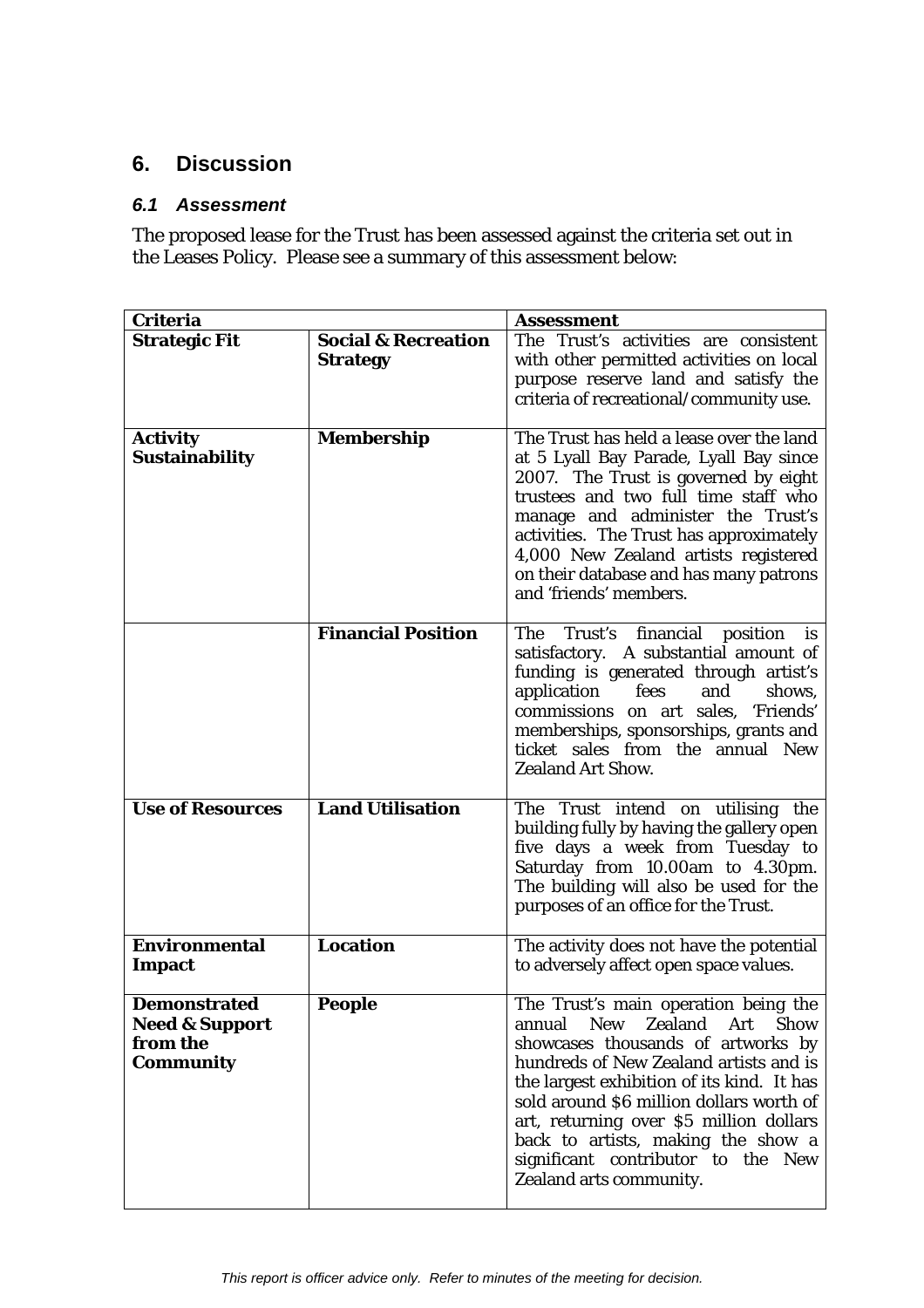|                         |                   | The show has been instrumental in<br>launching some part time artists into<br>full time careers, some winning highly<br>recognised art awards and many going<br>on to participate at an international<br>level.<br>The Trust has approximately 4,000<br>New Zealand artists registered on their<br>database. |
|-------------------------|-------------------|--------------------------------------------------------------------------------------------------------------------------------------------------------------------------------------------------------------------------------------------------------------------------------------------------------------|
| <b>Need for a Lease</b> | <b>Capability</b> | A lease is appropriate as the Trust will<br>have exclusive use of the land as<br>outlined in red on Appendix 1.                                                                                                                                                                                              |

### *6.2 Lease Rental*

The lease rental has been assessed in accordance with the rental framework outlined in the Leases Policy. The annual rent has been assessed at \$134.00 per annum plus GST.

If the proposed rental model in the draft leases policy is adopted, the Trust's rental will increase from \$134.00 per annum plus GST to \$171.20 per annum plus GST. As the Trust is subject to a premises lease, the maintenance fee structure will also be applied if adopted. This will mean that the Trust will be required to pay for a percentage of costs (as outlined in the proposed leases policy) relating to scheduled maintenance, reactive maintenance, building compliance and exterior renewals.

### *6.3 Lease Tenure*

The Leases Policy for Community and Recreation Groups allows for a lease to be granted for a 10 year term with a 10 year right of renewal.

Officers recommend granting an initial term of five years with a five year right of renewal.

# **7. Conclusion**

The New Zealand Affordable Arts Trust has demonstrated that it is a good fit with the Council's strategic direction and existing policies. The New Zealand Affordable Arts Trust utilises the land to a satisfactory standard. The Trust's financial position will enable it to fulfil its lease obligations.

Council officers recommend that the Regulatory Processes Committee approves the granting of a ground lease to the New Zealand Affordable Arts Trust.

Contact Officer: *Hanita Shantilal, Senior Property Advisor, Property Management, Paul Andrews, Manager Parks & Gardens*